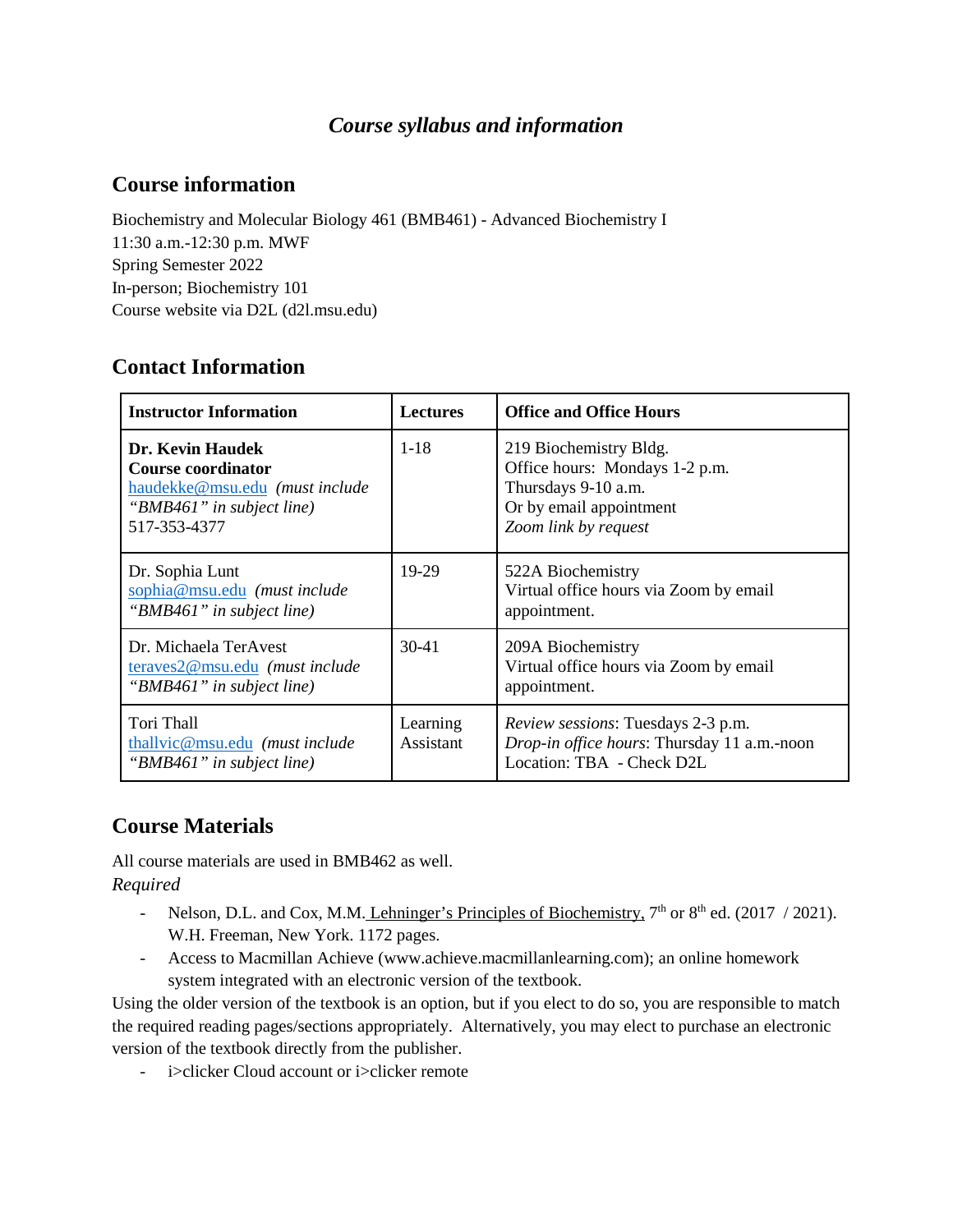#### *Recommended*

- The study guide associated with the Lehninger textbook (*The Absolute, Ultimate Guide to Lehninger Principles of Biochemistry: Study Guide and Solutions Manual* by Marcy Osgood and Karen Ocorr) is an optional resource for this course, but many students have found it helpful in the past.
- Previous students have found another book that nicely explains the chemistry and sequence of reactions in biochemical pathways very helpful: Wilkins, Carol A. Understanding Biochemical Pathways: A Pattern-Recognition Approach., 2nd ed. (2021) Cognella, Inc. 226 pages.

# **Course Objectives**

BMB 461 is the first semester of the undergraduate series, BMB 461-462, which provides students with an introduction to biochemistry at the advanced undergraduate level. It is designed primarily for students majoring in Biochemistry or closely related field. BMB 461 is a three credit course that reintroduces basic biochemistry concepts including protein structure and function and focuses on carbohydrate and energy metabolism. The following topics will be discussed during this term:

•Buffers, pH •Protein Structure •Protein Purification •Protein-Ligand Binding •Enzyme Catalysis and Mechanism •Enzyme Kinetics •Carbohydrates •Glucose Metabolism •Pentose Phosphate Pathway •Glycogen metabolism and regulation •Citric Acid Cycle, Glyoxylate Cycle •Electron Transport, Oxidative Phosphorylation •Photosynthesis

For each of these topics you will be expected to apply basic biochemical principles to explain biological systems and processes and predict how alterations will impact these systems or processes.

## *Course Expectations of Students*

BMB461 is a rigorous, fast-paced, advanced biochemistry course. Students that complete the course routinely comment that it is one of the most challenging and rewarding classes at MSU. Habits of previously successful students include studying before or after every lecture, completing homework assignments regularly before the posted deadline, forming study groups and attending review sessions. By examining the textbook and course schedule, you will find that the course covers a lot of material each lecture and week. Be forewarned that academic success in this course will likely take a large amount of effort. The instructors are aware of the challenging nature of this course and have devised a course structure to accommodate these challenges (see appropriate sections below for specifics). For example, we enforce weekly homework deadlines to encourage you to keep up with the course content. The grading scale for each grade level is already lowered to accommodate the difficulty of exams and align with past semester performances of this course. Some notecards and calculators are permitted on exams in order to assist you with challenging exam questions. These aspects of the course are intended to help you be successful in this course. We encourage you to prepare yourself for success by devoting the required effort and time necessary for this course.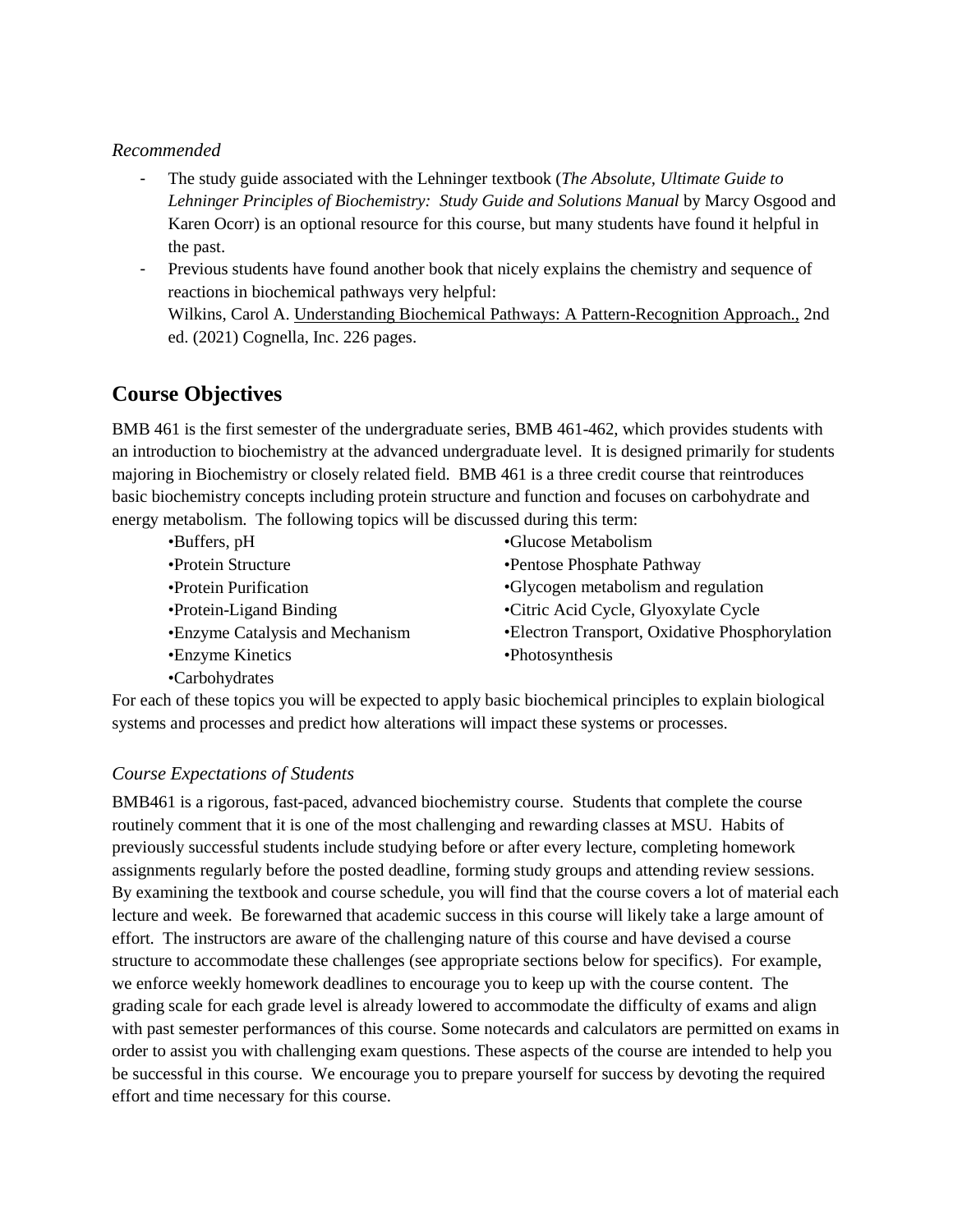# **Assessments**

Your grade in BMB 461 will be determined by your performance on the following assessments and weighted by the percentage indicated:

| Assessment        | Weight | Date or information                                                                                              |
|-------------------|--------|------------------------------------------------------------------------------------------------------------------|
| Exam I            | 20%    |                                                                                                                  |
| Exam II           | 20%    |                                                                                                                  |
| Exam III          | 20%    |                                                                                                                  |
| Exam IV           | 20%    | May 5 at 12:45 p.m. via Final Exam Schedule                                                                      |
| In class clickers | 5%     | Used during every lecture session with each day<br>weighted equally; drop lowest 10 scores at end of<br>semester |
| Online homework   | 15%    | Weekly assignments; drop lowest 3 scores at end<br>of semester                                                   |

Additional information about each of these assessments is given below. A total of 0.5% bonus can be earned for completion of optional online quizzes or surveys at the end of the course. The purpose of the extra credit is to give you the opportunity to ensure that if you are within 0.5% of a cutoff for a particular grade for the course that you will earn the higher grade. Please check D2L during the last week of class for these optional assessments. No other bonus opportunity or extra credit is offered in this course.

## *Exams*

Exams will contain a mixture of multiple choice, true/false, calculation and free response questions at the instructor's discretion. Each exam contributes to your final course score based on the percentage of indicated above. Exam answer sheets will be provided for all students. Midterm exams will be held in the same room and class time as lectures. Check the university's final exam schedule for details on the final exam location, day and time.

To ensure fairness, we have developed a set of rules. You will enter the room through the specified door(s) and will be assigned to a seat by the instructor or test proctor. Once you are in the room, refrain from talking to your classmates. You must not open the exam until instructed to do so. You will get warnings approximately 15 min and 5 min prior to the end of the exam. Filling in any part of the exam after time has been called is considered cheating and will be dealt with accordingly! When finished, you should put all portions of the exam into the appropriate boxes at the front of the room. You should not talk until you have left the room and/or all of the exams are collected. A copy of the exam with key will be posted when grades are available. Deadlines for reviewing your exam for errors will be given after each exam.

Calculators without Wi-Fi capabilities *will be allowed* on all exams. Calculators with Wi-Fi capabilities, cellphones, and other Wi-Fi devices *may not be used* during the exams. To encourage higher order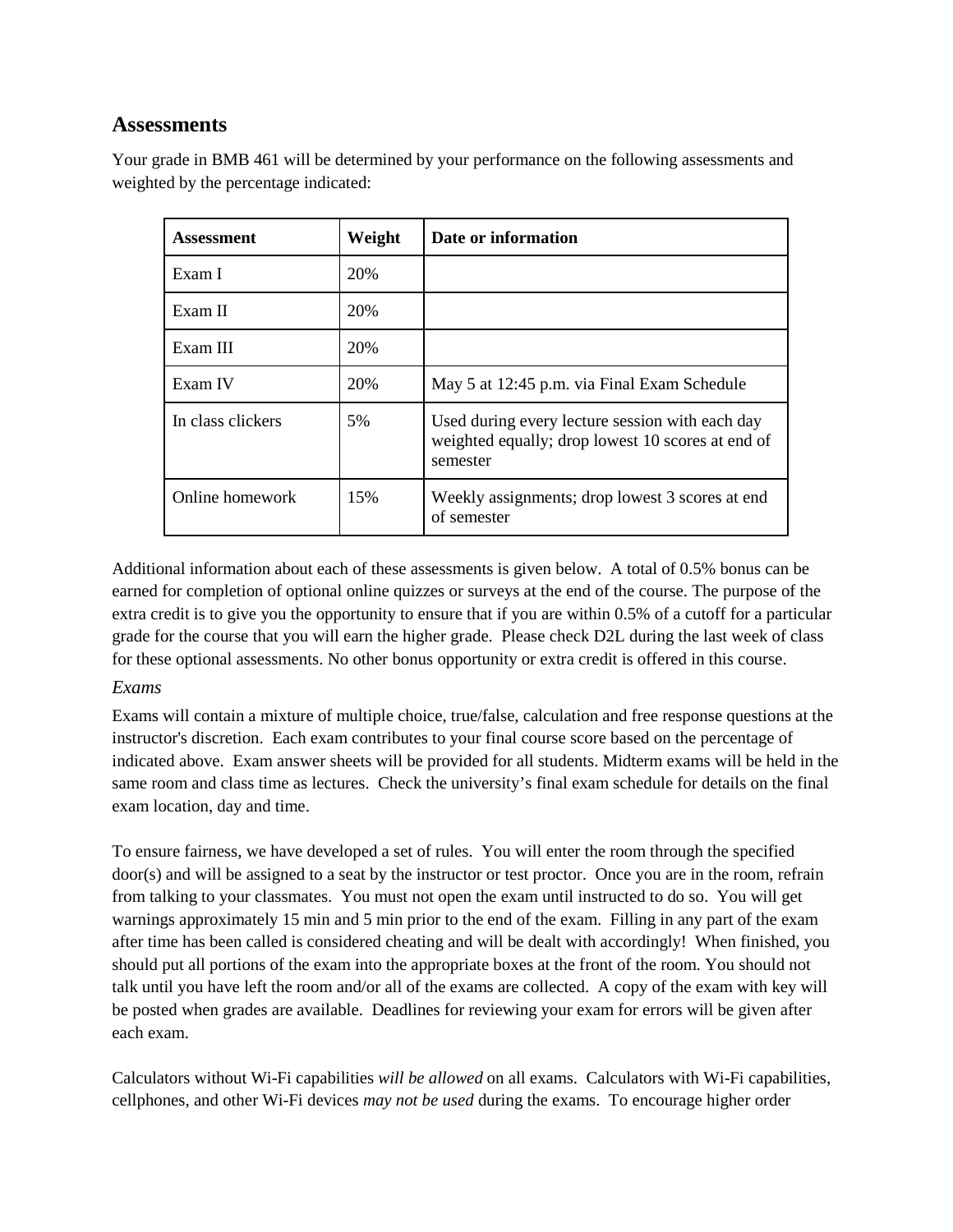learning, you may bring one handwritten, double-sided 4 in. x 6 in. notecard to the exams with notes or equations you deem important. You will be provided with the proper notecard in the week preceding an exam by the instructor. You must use the notecard provided to write your exam notes. The notes must be hand written (i.e. not typed or photocopied), and you must prepare your own note card. Thus, exams will de-emphasize simple memorization of facts. However, you should realize that your note sheets are limited in size and that there is a tradeoff between the amount of material written on those sheets and your ability to efficiently locate it during exams. A well-organized note sheet is a supplement to a solid understanding of the material rather than a replacement for it.

#### *In class clickers*

This course will use i-clickers via iClicker Cloud or iClicker remotes during lecture both to assess your knowledge of some basic course content and to facilitate active learning. Clickers may be registered through D2L; instructions are posted there. If you do not register your clicker before the first midterm exam, you will not receive credit for previous clicker questions. *There are no make ups for points associated with clickers, for any reason.*

During a typical lecture you will have one or more opportunities to answer questions using the clicker. You will receive  $\frac{1}{2}$  of a point for sending in any answer and an additional  $\frac{1}{2}$  of a point for sending in the correct answer. Some questions are designed to generate discussion and may not have a single correct answer. In this case, you will receive one point for any answer. Each day of clicker points counts the same in your final grade, regardless of the number of questions in that day. At the end of the semester your lowest ten days will be dropped from your grade. Because of this, you can miss class occasionally for emergencies, illness, religious days, or other commitments without seriously impacting your clicker scores. These drops also cover technological problems, like poor connection and app or battery failure.

Clicker points for the entire semester are worth 5% of your final grade. It is your responsibility to understand the feedback lights on your clicker or app and verify that your answers are received. You must attend class and use your clicker to receive points: having a friend use your clicker is a breach of academic integrity and will be treated as such. If you need to replace or re-register your clicker or there are problems with your clicker grade in D2L, please notify the TA immediately.

#### *Online homework*

Homework for BMB 461 is delivered through Achieve. Information about how to register for this site and find the correct course will be delivered during the first week of class. Make sure to follow registration instructions closely. These homework assignments covers some of the key concepts you need to know but are not designed to be exhaustive.

The homework problems over the course of the entire semester are worth a total of 15% of your final grade. There will be a homework assignment due each week. Most of the time, the due date will be on Monday night with the exception of exam weeks, when the due date will be adjusted. It is your responsibility to check Achieve regularly to find when each assignment is due. At the end of the semester, your lowest three homework scores will be dropped. Your average percentage correct on each of the remaining assignments unit will be used to determine what percentage you earn for your overall homework grade. Because we are dropping some of your homework scores, there will be no deadline extensions or make-up points offered for any reason. This includes, but is not limited to, illness, technical/computer issues, vacations, etc.

You are encouraged to work together on homework problems and help each other learn how to solve these problems but you must log on and solve your own homework problems to receive credit.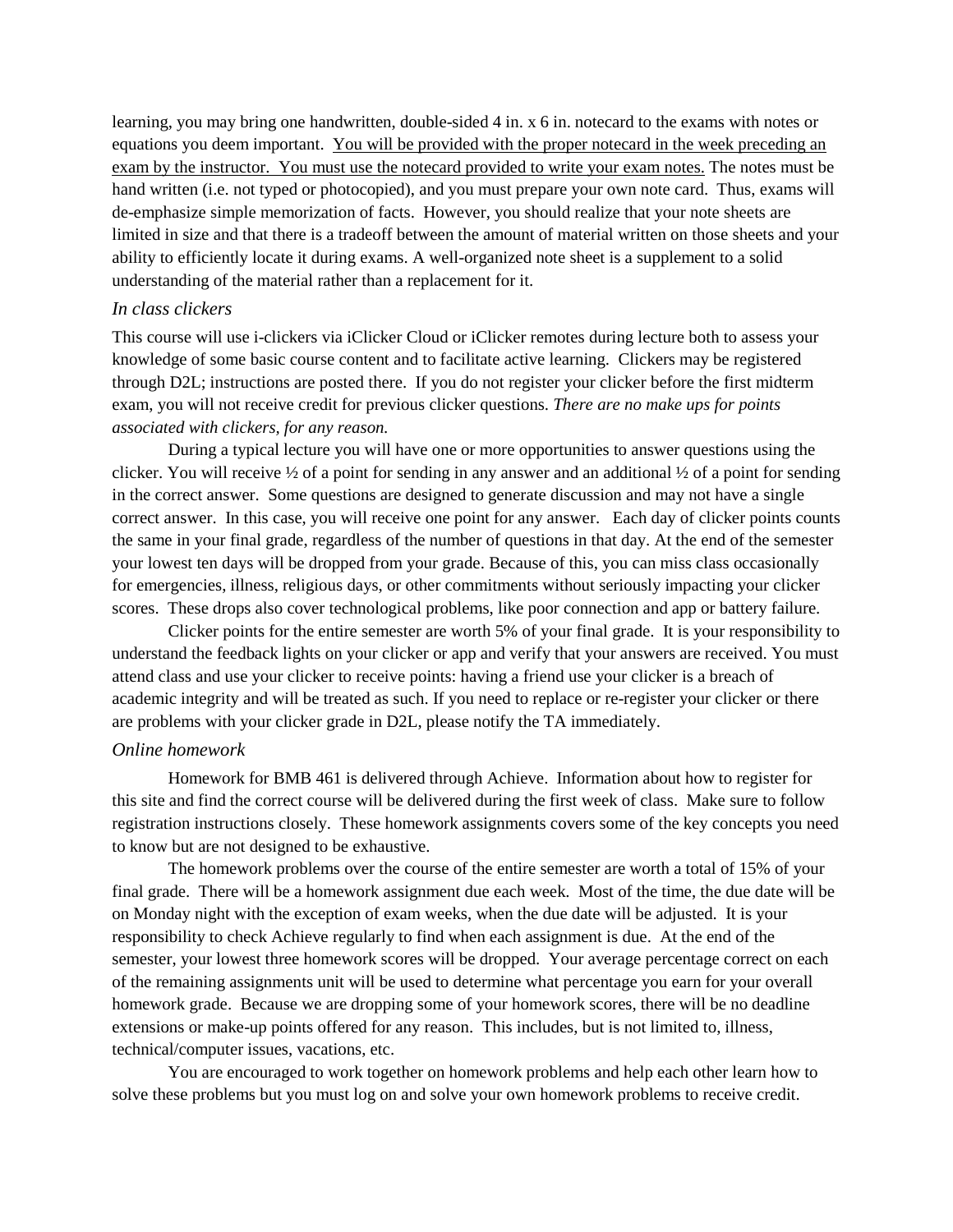Posting or sharing of homework answers, at any website, is not allowed, is a breach of academic integrity, and will be treated as such.

There may also be *optional* homework assignments that will neither be collected nor graded, but completing them will help you prepare for the exams. There are also questions in the textbook at the end of each chapter, and you should incorporate these questions into your studies. The answers to these questions are provided in the back of the book. Working in groups on all of the optional problem sets is encouraged as a highly valuable study strategy.

# **Make-up Policy**

There will be no makeup or adjustments to clicker scores or online homework for days you miss class or deadlines, except in the case of an unexpected, severe, and extended illness. There will be no makeup or adjustments to clicker scores or online homework for any technological problem that is not system wide. Each of the assignments (e.g. clickers & homework) has several low scores dropped at the end of the semester to address occasional student absences (for any reason, including illness). Students do not need to provide documentation in order to receive these dropped scores. In the case of an extended (>7 day) illness, including absences due to COVID-19, students must notify the instructor before or during the absence and must be able to supply relevant documentation as requested by the instructor. When these extended absences have been verified, instructors will suggest possible accommodations for these cases. With the exception of extended technical problems originating in the Macmillan Achieve system, there are no extensions on homework deadlines.

#### *Exam absence*

Scheduled exam dates are provided in the course schedule. If you will miss an exam due to travel to/from an academic or professionally-related event, an MSU sponsored event or religious observance which can be anticipated in advance you must contact your instructor more than one week prior to the exam to determine if you are eligible for alternate exam arrangements.

If you unexpectedly miss an exam due to extenuating and unforeseen circumstances, such as significant illness (e.g. COVID-19) or death of a loved one, you must contact your instructor within 24 hours of the missed exam.

In order to be considered for make up exam arrangements it is your responsibility to provide adequate documentation as requested by the instructor. This may include medical documentation of testing results and/or medical visits. You may or may not be eligible for a make up exam based solely on the discretion of the instructor(s); in some cases a point penalty may be assessed to your make up exam score. If the instructor determines that you are not eligible for alternate exam arrangements and you do not/did not take the exam, you will earn a 0 on the exam.

For grief absences students must notify the Associate Dean or designee of their college of the need for a grief absence and must provide appropriate verification. The associate dean or designee will work with the student to determine the length of the absence and will notify faculty of the absence period. The policy on grief absence is described here: https://reg.msu.edu/ROInfo/Notices/GriefAbsence.aspx.

Make-up exams are administered at the instructor's convenience, typically within 48 hours of the original exam or as soon as medically allowed and may be scheduled without consulting students. Makeup exams typically consist of essay and calculation questions but instructors retain the right to offer multiple choice makeup exams or exams of mixed formats.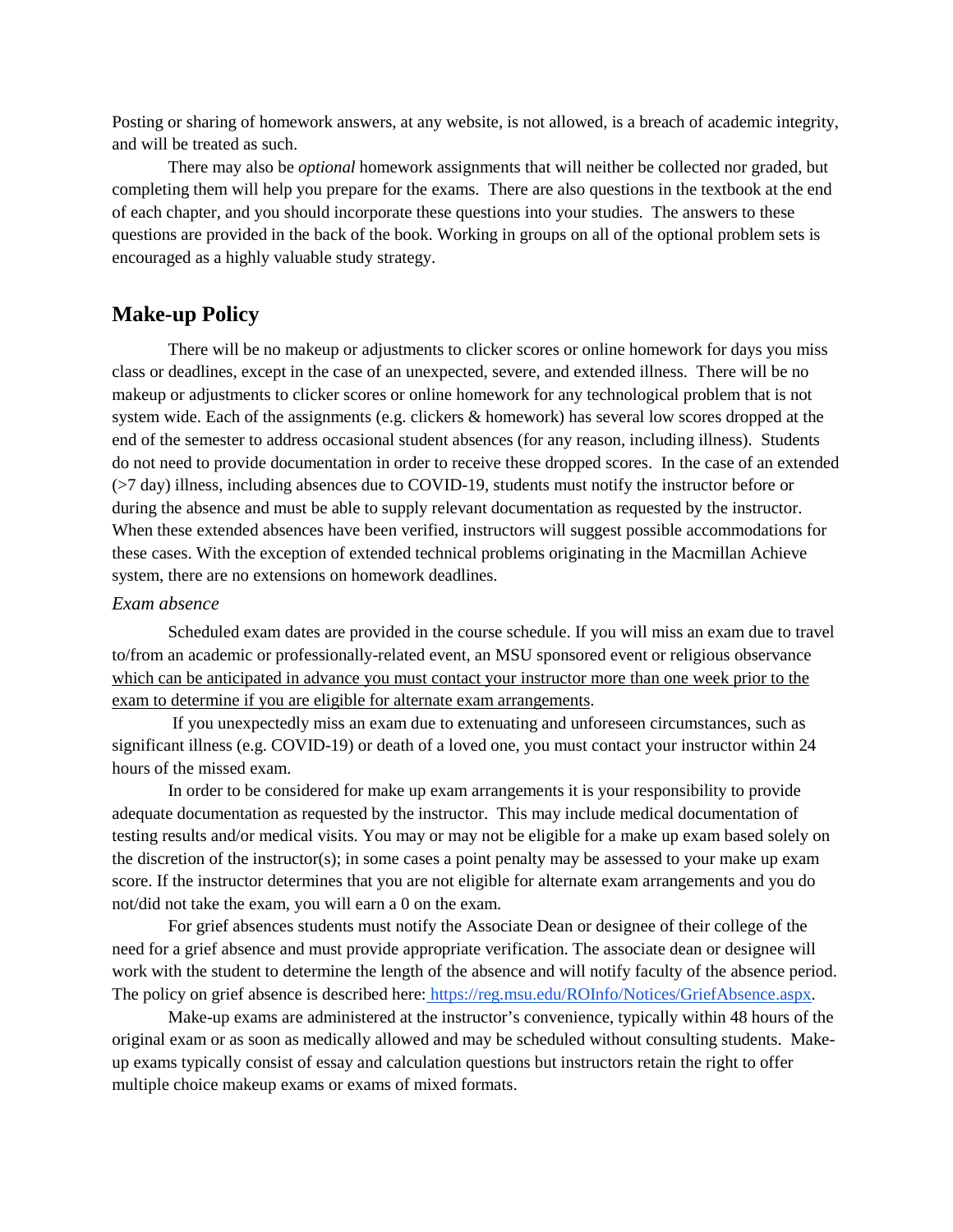# **Grading Criteria**

This grading scale shows the percentage you must earn at the end of BMB461 to guarantee a particular

grade. We have used this scale in previous semesters with good success.

If there is a significant disruption or change to the course due to COVID-19 or other unforeseen disruption, the instructors may revisit or adjust the scale. This will be done on a class-wide basis, not for individual students. Your overall course grade percent will be rounded to the nearest tenth. Grades for graduate students will be determined from the undergraduate distribution.

#### *Honors option*

Students may elect to take BMB461 with an H-option provided they obtain a grade of 3.0 or higher in the course. The honors option consists of a term paper that addresses an unsolved biochemical question related to a topic and research article provided by the instructors. Students interested in the honors option should check D2L during the first week of class for more information and deadlines.

#### *Attendance policy*

This course follows the General University Attendance Policy (see https://ombud.msu.edu/classroom-policies/). Attendance itself is

not a required component of the course, although students that attend class regularly perform better in the course and students are able to earn in-class clicker points on every non-exam day. There may be unannounced attendance checks to verify clicker participation. If you miss a class, it is expected that students learn the material covered in class that day on their own. See the Make-Up Policy section for information about missing graded assessments.

# **Course Management Software**

We will use D2L to post lecture handouts, lecture recordings, grades, and other general course information. We will use the news feature and the e-mail feature in D2L to provide information about the course. It is expected that students are regularly checking D2L for updates about the course.

Achieve will be used for online homework assignments. There are help resources within this system to help you learn how to use and navigate the assignments. More information about how to register for the system will be delivered during the first week of class.

# **Resources**

This course extensively uses Desire2Learn (D2L) for the posting of lecture material. Students are expected to check these sites regularly for newly posted material. As members of a learning community, students are expected to respect the intellectual property of course instructors. All course materials presented to students are the copyrighted property of the course instructor. As such you may not post the recordings or other course materials online or distribute them to anyone not enrolled in the class without the advance written permission of the course instructor and, if applicable, any students whose voice or

| Grade   | Percentage  |
|---------|-------------|
| 4.0     | $\geq 85.0$ |
| 3.5     | $\geq$ 79.0 |
| 3.0     | $\geq 72.0$ |
| 2.5     | $\ge 65.0$  |
| 2.0     | $\geq 57.0$ |
| 1.5     | $\geq 48.0$ |
| 1.0     | $\geq 40.0$ |
| $0.0\,$ | < 40.0      |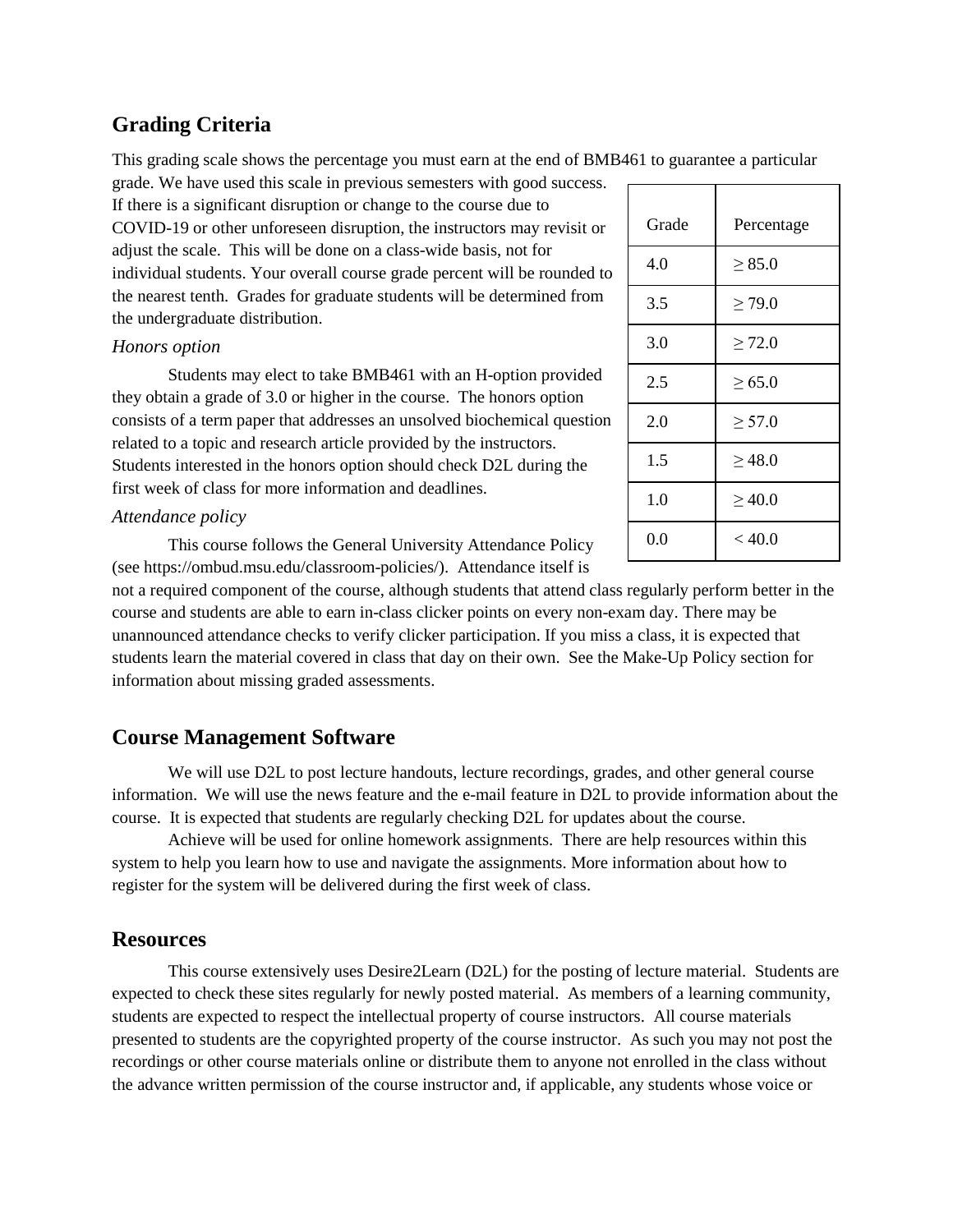image is included in the recordings. Any student violating this restriction may face academic disciplinary sanctions.

#### *Lecture Learning Materials*

Learning materials for a given day in the course will be posted on D2L in advance of each day. These learning resources are designed to aid your study of the material, note taking during lecture and reading the text. They are not a substitute for reading the textbook. It is highly recommended that you bring these materials to class and read the assigned reading in the text prior to lecture.

#### *Course Recordings*

When possible, audio-video recordings of the lectures will be provided on D2L. The purpose of these recordings is to allow review of lectures as you study. **BMB 461 is not an online course,** and these recordings are not a substitute for attending lectures and taking notes. **You should not depend on these recordings**: some lectures may not be available, truncated or may be of poor quality due to technical difficulties. In such cases, there will be only the poor quality recording or no recording posted. In addition, it is at the instructor's discretion to turn on the recording only after announcements regarding exams, etc. have been made.

#### *Previous Exams*

Exams from a few previous semesters will be posted on D2L. Please note that some of these exams may be from semesters when exam policies or course schedule differed from the current semester. The exam keys will be posted no later than three days prior to each exam date.

#### *Instructor review sessions*

There will be scheduled exam review sessions led by a course instructor before each scheduled exam. These review sessions take the form of "question and answer" sessions, where students should come prepared to ask questions about course material. The exact dates, times and locations of these review sessions will be announced before each exam.

#### *Extra course help*

Students are strongly encouraged to use the optional TA-led review sessions, instructor-led exam review sessions and visit the regularly scheduled office hours for help in the course. For students desiring additional help, potential course tutors can be found at: https://bmb.natsci.msu.edu/undergraduate/tutoring/ .

# **Accommodations**

Michigan State University is committed to providing equal opportunity for participation in all programs, services and activities. Requests for accommodations by persons with disabilities or for wearing a mask indoors may be made by contacting the Resource Center for Persons with Disabilities at 517-884-RCPD or on the web at rcpd.msu.edu. Once your eligibility for an accommodation has been determined, you will be issued a Verified Individual Services Accommodation ("VISA") form. Please present this form to Prof. Haudek at the start of the term and/or two weeks prior to the accommodation date. Requests received after this date may not be honored.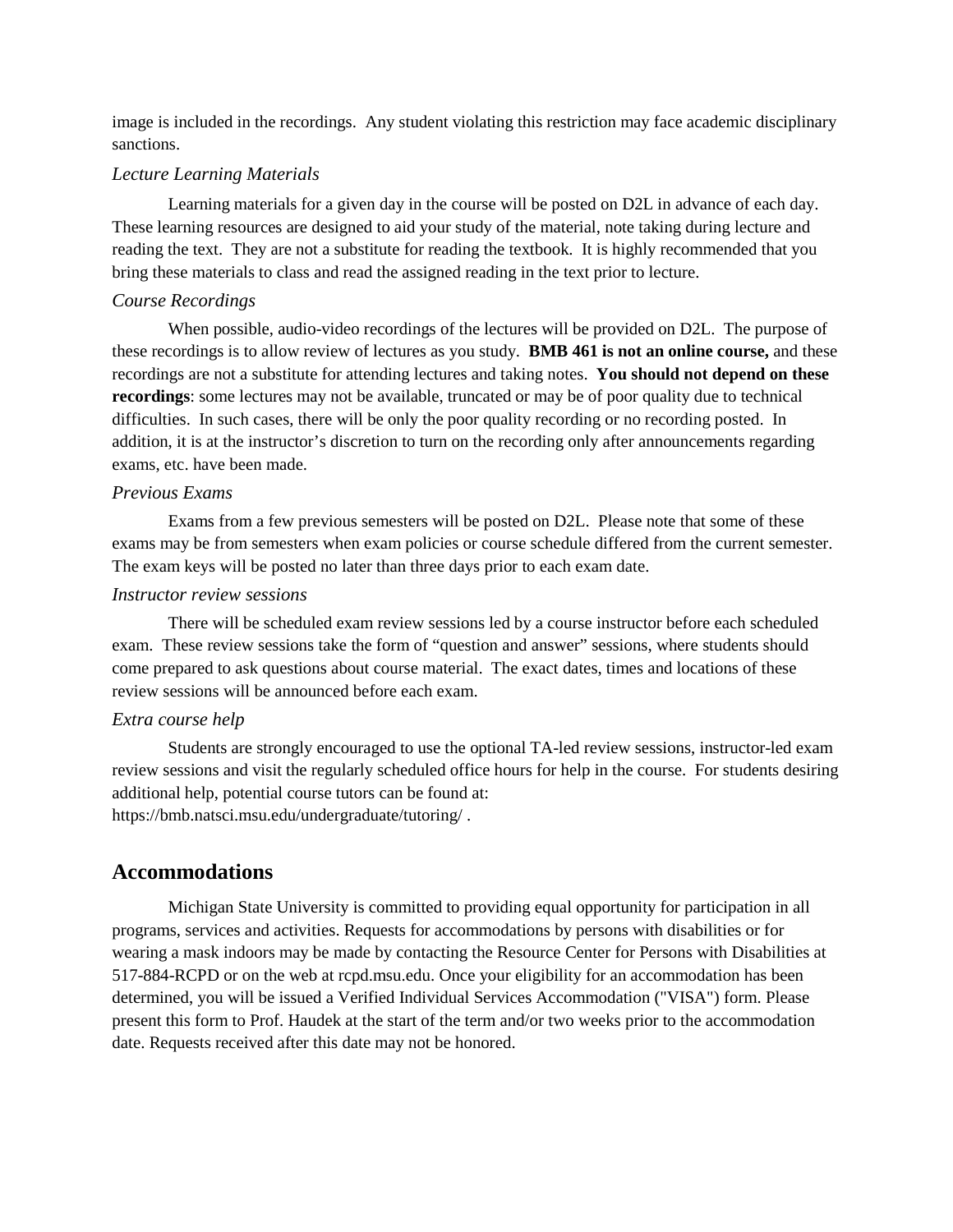# **Academic Honesty**

The Spartan Code of Honor states, "As a Spartan, I will strive to uphold values of the highest ethical standard. I will practice honesty in my work, foster honesty in my peers, and take pride in knowing that honor is worth more than grades. I will carry these values beyond my time as a student at Michigan State University, continuing the endeavor to build personal integrity in all that I do." In addition, Article 2.III.B.2 of the Student Rights and Responsibilites (SRR) states that "The student shares with the faculty the responsibility for maintaining the integrity of scholarship, grades, and professional standards." This course adheres to and strictly enforces the policies on academic honesty as specified in General Student Regulations 1.0, Protection of Scholarship and Grades; the all-University Policy on Integrity of Scholarship and Grades; and Ordinance 17.00, Examinations. (See Spartan Life: Student Handbook and Resource Guide and/or the MSU Web site: www.msu.edu.)

Therefore, unless authorized by your instructor, you are expected to complete all course assignments, with the exception of homework and in-class clicker questions, without assistance from any source. Students who violate MSU academic integrity rules may receive a penalty grade, including a failing grade on the assignment or in the course. *Using multiple clickers to send in answers for classmates who are not present is considered academic dishonesty.* 

## **SIRS**

Michigan State University takes seriously the opinion of students in the evaluation of the effectiveness of instruction, and has implemented the SIRS (Student Instructional Rating System) process to gather student feedback. This course utilizes the "online SIRS" system, and you will receive an e-mail sometime during the last two weeks of class asking you to fill out the SIRS at your convenience. As a reminder to be sure to fill out the SIRS evaluation form, the final grade for this course will not be accessible on STUINFO during the week following the submission of grades for this course unless the SIRS online form has been filled out. You have the option on the online SIRS form to decline to participate in the evaluation of the course.

## **COVID-19 Pandemic**

We will adhere to the expectations of MSU for this semester, including mandatory vaccinations and indoor masking. If you believe you qualify for an exception to these requirements, please follow the procedures outlined by MSU. These rules may change over the course of this semester, in which the expectations of our classroom will follow. We will encourage distancing in the classroom as much as possible. Please check here for information about MSU's policies regarding the COVID-19 pandemic: https://msu.edu/together-we-will/

If you feel sick or have been exposed to COVID-19, *please stay home*. If you have a confirmed case of COVID-19, *please isolate* and let your instructor know as soon as possible to discuss possible make up arrangements. **Remember that daily attendance is not required and the course includes multiple drops of all assignments.**

If the semester is disrupted by the COVID-19 pandemic (e.g. move to remote only instruction), the instructors will communicate with the class about changes to the course and new expectations as soon as possible. Adjustments to the course based on a disruption may include changing the type and/or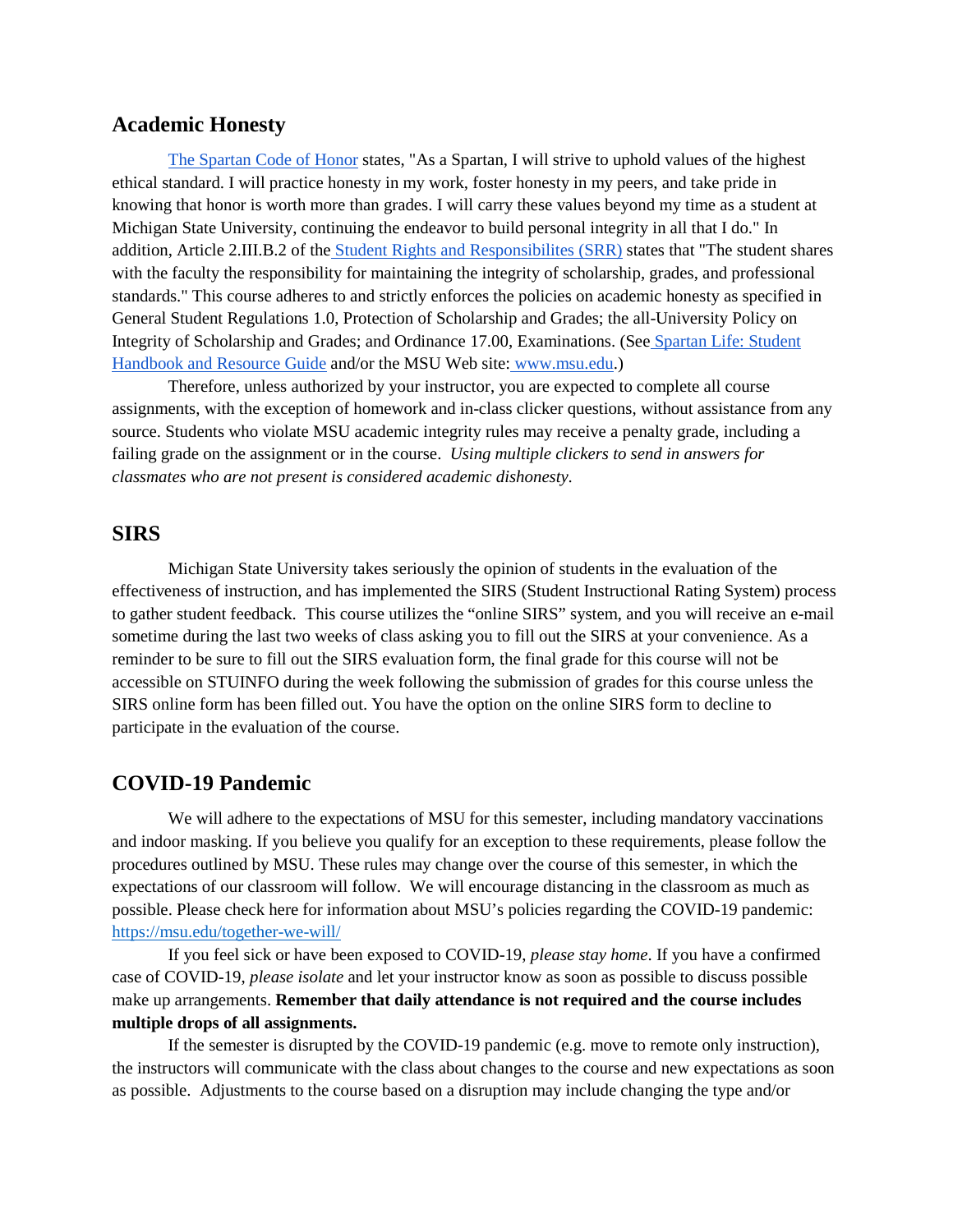weight of assignments, modification to the grading scale or adjusting the course schedule and topics. In such cases, a new course syllabus and/or schedule will be published for all students.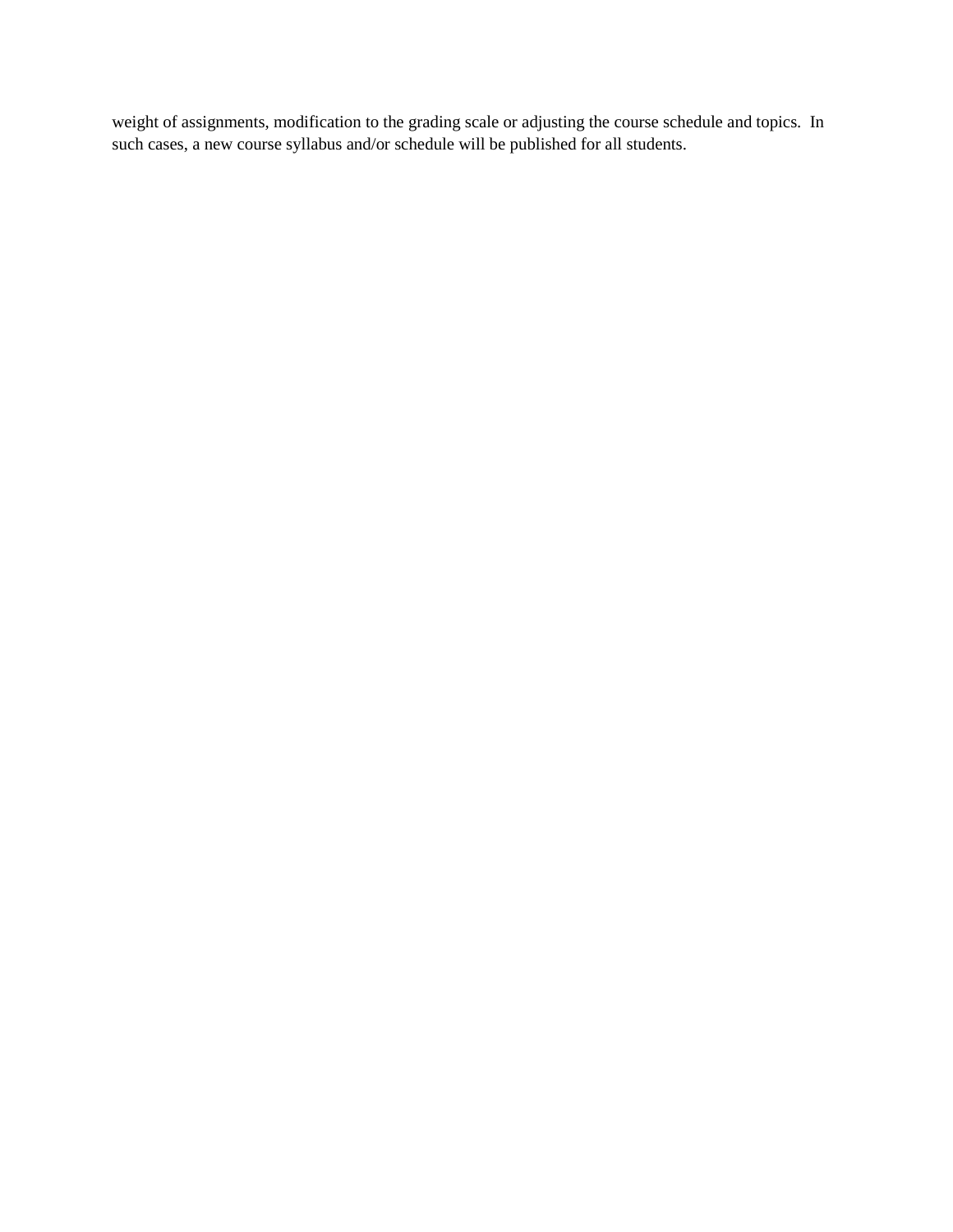# **Biochemistry and Molecular Biology COMMUNITY STANDARDS**

# Biochemistry and Molecular Biology (BMB) is committed to fostering the education of students and postdocs in a welcoming and supportive environment.

All members of the BMB community are expected to treat each other in a respectful, professional manner. We are all responsible for holding to those standards both on and off campus (e.g. at conferences, meetings or field work). In addition to following University policies, we ask all members of BMB to support and adhere to our community norms of respectful and responsible conduct.

| <b>EXPECTED</b><br><b>CONDUCT</b><br>BMB has established the<br>following standards of<br>conduct: | Act ethically and with integrity<br>Be fair and respectful to others<br>Be welcoming and inclusive of all people<br>$\bullet$<br>Manage, supervise, instruct and advise<br>responsibly<br>Protect, preserve and responsibly use<br>University resources and property<br>Promote physical and mental health & safety | Promote a culture of compliance with<br>$\bullet$<br>legal requirements<br>Preserve academic freedom<br>$\bullet$<br>Ethically conduct research, teaching and<br>$\bullet$<br>community engagement<br>Acknowledge conflicts of interest<br>$\bullet$<br>Carefully manage public, private and<br>٠<br>confidential information |
|----------------------------------------------------------------------------------------------------|---------------------------------------------------------------------------------------------------------------------------------------------------------------------------------------------------------------------------------------------------------------------------------------------------------------------|-------------------------------------------------------------------------------------------------------------------------------------------------------------------------------------------------------------------------------------------------------------------------------------------------------------------------------|
| <b>UNACCEPTABLE</b><br><b>BEHAVIOR</b>                                                             | Sexual harassment, sexual assault, stalking<br>and relationship violence<br>Bullying behavior                                                                                                                                                                                                                       | Scholastic dishonesty<br>$\bullet$<br>Unauthorized use, including misuse of,<br>$\bullet$<br>facilities, equipment or services                                                                                                                                                                                                |
| BMB will ask Michigan State<br>University authorities to take<br>action in case of:                | Discrimination<br>Retaliation<br>٠<br>Unethical research, including falsification<br>of data or information                                                                                                                                                                                                         | Theft, property damage or vandalism<br>٠<br>Violation of University rules<br>٠<br>Violation of local, state or federal laws<br>٠                                                                                                                                                                                              |

# **MSU SANCTIONS FOR UNACCEPTABLE BEHAVIOR**

Sanctions will be commensurate with the nature and severity of the offense. Consideration will be taken of persistence of violations and the impact of the offense on other people. Sanctions may include:

- Warning
- Probation
- Restitution
- Reassignment of work activities
- $\ddot{\phantom{a}}$ Paid or unpaid leave of absence
- Termination of employment

# **REPORTING MISCONDUCT AND MORE INFORMATION**

MSU's Office of Institutional Equity (OIE):

The OIE serves to uphold and advance our shared values through oversight and application of civil rights policies.

The Anti-Discrimination Response and Investigations team supports, responds to, and investigates reports related to discrimination and harassment based on race, ethnicity, color, national origin, sex, disability, religion, age, gender, gender identity, sexual identity, height, marital status, political persuasion, sexual orientation, veteran status, or weight.

The Relationship Violence and Sexual Misconduct Response and Investigations team supports, responds to, and investigates relationship violence and sexual misconduct, including dating violence, gender-based harassment, sexual assault, and stalking.

https://civilrights.msu.edu/response-and-investigations/index.html

The College of Natural Science Diversity, Equity and Inclusion website lists comprehensive resources relating to Relationship Violence and Sexual Misconduct, Discrimination, and Conflict Resolution.

https://natsci.msu.edu/diversity-equity-and-inclusion/reporting/

# **MICHIGAN STATE UNIVERSITY**